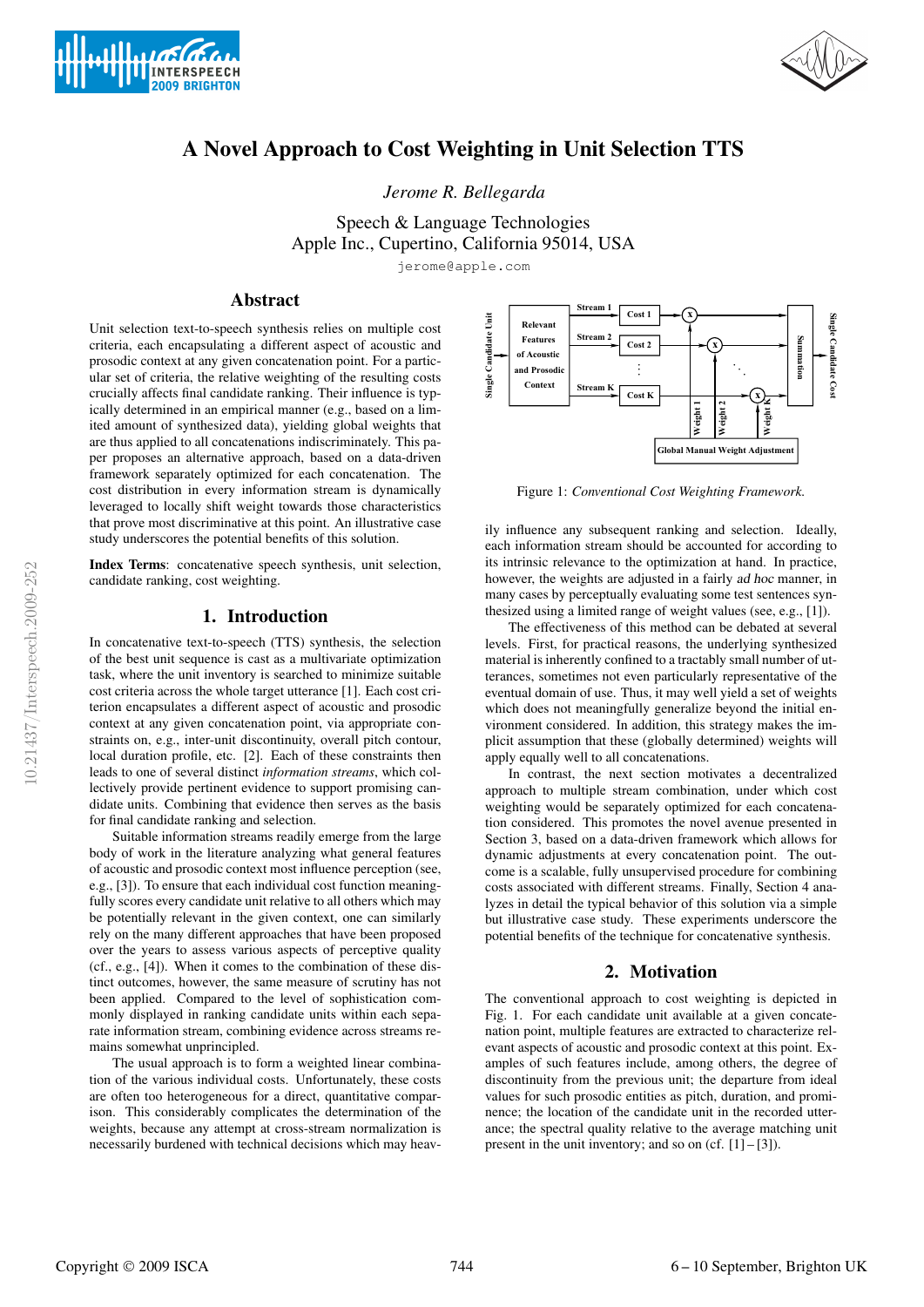

Figure 2: *Concatenation-Specific Cost Weighting Framework.*

Each such feature thus gives rise to a separate information stream, within which the candidate unit can be independently assessed in terms of a specific analysis dimension. This quantitative assessment is typically rendered in the form of a non-negative penalty cost, which reflects how well the candidate scores along that particular dimension. Next, each cost is weighted using a set of global parameters, which tend to be (at least partly) adjusted on the basis of subjective human listening. Finally, the weighted costs are summed to obtain the overall cost for this candidate unit, and the unit with the lowest cost is selected as the best candidate.

This framework has a number of drawbacks, including the need for human supervision and the dependence on a necessarily small amount of synthesized material. But perhaps even more importantly, the resulting (global) weights can only be applied indiscriminately across all concatenations. Since there is no reason to believe that a single combination of costs works equally well everywhere, it would seem more desirable to reason on a per concatenation basis, as depicted in Fig. 2.

In this framework, *all* candidate units at a given concatenation point are considered simultaneously. The same features are extracted, leading to the same individual penalty costs. All costs from all candidates, however, are now gathered before any weighting is attempted. This allows, for each information stream, the cost distribution across all pertinent candidates to meaningfully inform the weighting process. A very narrow distribution, for example, suggests that the associated information stream is essentially immaterial to the ultimate ranking. In contrast, a very broad distribution is evidence of a wide range of behavior in the corresponding feature, making the stream potentially critical to the final decision. Thus the weights can be automatically adjusted based on the specifics of the available unit inventory at that point. Then all final costs are produced for all candidates at the same time, and, as before, the unit with the lowest cost is selected as the best candidate.

Several different avenues can nominally be followed to implement the framework of Fig. 2. For example, final costs could be produced via standard voting methods or other wellknown learning and classification techniques. Such statistical approaches, however, require the collection of a large annotated training set, and may well involve unrealistic assumptions like stream independence. The next section proposes an alternative solution, which circumvents such difficulties by directly leveraging the candidates available in the unit inventory.

#### 3. Proposed Solution

Consider a particular point in the synthesis process, and assume that the unit inventory contains  $N$  possible candidates at that point. Further assume that  $K$  distinct information streams



Figure 3: *Stream Weighting via Linear Combination.*

are being appraised, each associated with a different aspect of perceptual quality (discontinuity, pitch, duration, etc.). Each of these streams renders an independent assessment of every candidate unit as a non-negative cost denoted by  $y_{i,k}$ , where  $1 \le j \le N$  and  $1 \le k \le K$ .

The first step is to construct the  $(N \times K)$  matrix Y with elements  $y_{j,k}$ , as illustrated in the left-hand side of Fig. 3. Each row  $u_i$  corresponds to the vector of all costs associated with an available candidate unit across all information streams, and each column  $s_k$  corresponds the vector of all costs associated with an individual information stream across all candidate units.

The overall cost for a given candidate is then computed via a weighted linear combination of all individual costs for this unit, which can be expressed as (cf. Fig. 3):

$$
Y \, w \, = \, f \,, \tag{1}
$$

where f is the vector of final costs  $f_j$  for all candidate units  $(1 \le j \le N)$ , and w is the (unknown) vector of desired weights  $w_k$   $(1 \leq k \leq K)$ .

Since the goal is to uncover the intrinsic relevance of every information stream at the given point, the solution to (1) should presumably reflect linear combinations of the streams that correspond to directions of maximal variance in the data. This can be accomplished by finding the smallest final cost among that set of final costs  $f_i$  where individual  $f_i$ 's are as uniformly large as possible, to achieve the greatest degree of discrimination between them. This is an instance of a (constrained) minimax problem, the type of which often arises in computational geometry [5]. In the present case, we can cast it as the problem of maximizing the  $L_2$ -norm of f, viz.:

$$
||f||^2 = w^T Y^T Y w = w^T Q w,
$$
 (2)

where  $Q = Y^T Y$  (with <sup>T</sup> denoting matrix transposition), subject to the (convex hull linear combination) constraints that:

$$
||w||^2 = w^T w = 1,
$$
\n(3)

$$
w_k \ge 0, \qquad 1 \le k \le K, \tag{4}
$$

and then selecting the component with minimal value from the resulting optimal final cost vector  $f^*$ .

Without the positivity constraint (4), the formulation (2)– (3) would amount to a standard quadratic program [5]. The requirement that the weights be all positive, however, considerably complicates the mathematical outlook. In fact, this constraint is somewhat analogous to the cardinality constraint considered in [6], which is known to make the optimization problem NP-hard and therefore intractable. We have therefore no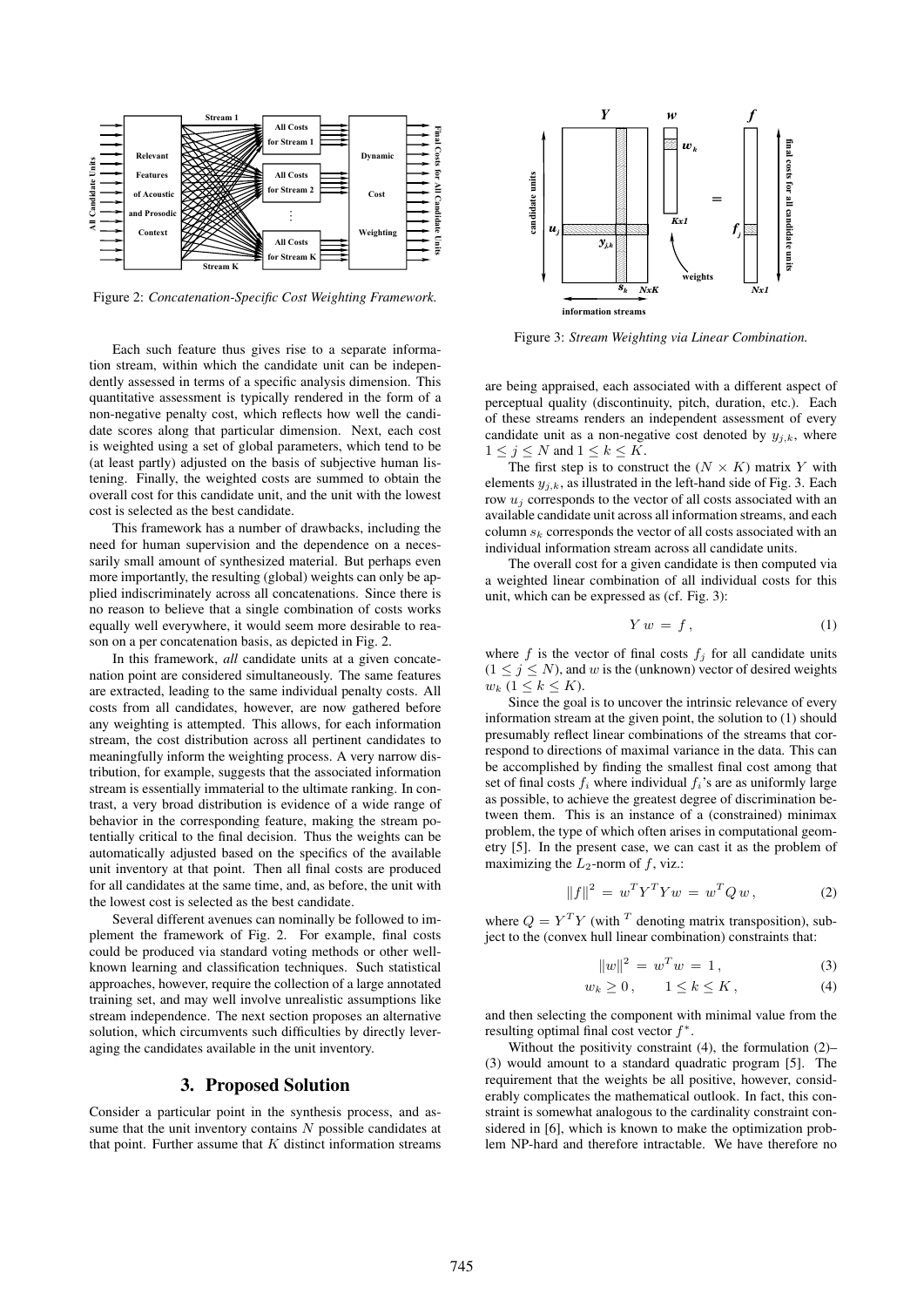choice but to temporarily relax the last constraint, thereby allowing negative weighting on one or more streams.

Let us thus focus on (2)–(3) only. Clearly, the  $(K \times K)$ matrix  $Q$  is real, symmetric, and positive definite, which means there exist matrices  $P$  and  $\Lambda$  such that:

$$
Q = P\Lambda P^T, \tag{5}
$$

where  $P$  is the orthornormal matrix of eigenvectors  $p_k$  (i.e.,  $P^T P = P P^T = I_K$ , where  $I_K$  is the identity matrix of dimension K) and  $\Lambda$  is the diagonal matrix of eigenvalues  $\lambda_k$ ,  $1 \leq k \leq K$ . In addition, the quadratic form in (2)–(3) readily leads to the associated Rayleigh-Ritz quotient  $\boldsymbol{w}^T\boldsymbol{Q}\boldsymbol{w}/\boldsymbol{w}^T\boldsymbol{w}$ [7]. From the Rayleigh-Ritz theorem, this quotient is known to obey the analytical bounds:

$$
\lambda_{\min} \le \frac{w^T Q w}{w^T w} \le \lambda_{\max}, \tag{6}
$$

where  $\lambda_{\min}$  and  $\lambda_{\max}$  refer to the smallest and largest eigenvalues in  $\Lambda$ , respectively. Furthermore, equality at both ends of (6) is achieved with the corresponding unique eigenvector solutions  $p_{\min}$  and  $p_{\max}$ , respectively. Hence, (2)–(3) is maximized when  $w$  is set equal to  $p_{\text{max}}$ .

In the present context, this solution is not immediately admissible, since the elements of  $p_{\text{max}}$  are not, in general, nonnegative. It is therefore necessary to restore the positivity constraint (4), possibly at the expense of a trade-off on the normality constraint (3). To keep things tractable, we assume that this can be done via a simple transformation of the coordinates of  $p_{\text{max}}$ , such as, for example, squaring them.

Accordingly, we select the (near-)optimal weight vector  $w^*$ to be:

$$
w^* = p_{\max} \cdot p_{\max}, \tag{7}
$$

where the operator · denotes component-by-component multiplication. The ensuing final cost vector follows from (1):

$$
f^* = Y w^*,\tag{8}
$$

which in turn yields the index of the best candidate unit at the concatenation considered:

$$
j^* = \arg\max_{1 \le j \le N} f_j^* \,. \tag{9}
$$

Interestingly, a side benefit of this framework is that all final costs  $f_j^*$  are computed simultaneously, which makes an N-best outcome straightforward to achieve, if desired.

### 4. Experimental Validation

To validate the basic concept, we concentrated on a simple, but illustrative, case study, inspired by material extracted from the "Alex" male voice database deployed in MacinTalk, Apple's TTS offering on MacOS X. Qualitatively, this database is fairly similar to the Victoria corpus described in detail in [8]. In particular, recording conditions closely follow those mentioned in [8], though individual utterances generally differ.

As it turns out, one of those utterances is the sentence:

*Bottom lines are much shorter.* (10)

spoken in a straightforward, declarative manner. We thus opted to focus on the closely related sentence:

*Bottom lines are much longer.* (11)

which only differs in the last word, and is otherwise expected to have similar pitch and duration patterns as the original recorded utterance. For comparison purposes, we synthesized two different renditions of (11): one using default stream weighting (i.e., with manually adjusted global weights), and one using the dynamic weighting framework described above.

For ease of analysis, in both cases we considered only  $K = 4$  information streams, namely: (i) the concatenation cost calculated between the candidate and the previous unit, (ii) the pitch cost calculated between the ideal pitch contour and that of the candidate, (iii) the duration cost calculated between the ideal duration profile and that of the candidate, and (iv) the position cost calculated between the ideal location within the utterance and that of the candidate.

Because the two sentences (10) and (11) are so close, we expected our baseline (word-based) unit selection system to assemble the first four words of (11) by pulling out the associated recorded material from (10), and only fetch the last word from elsewhere in the database. But this is not what we observed with default stream weighting. Instead, only the initial portion of (11), *bottom lines*, was picked from the original utterance (10), and the remaining material was selected from some other recordings. We conjectured that this might be a consequence of global weighting. Such would be the case, for example, if the default weights happened to be suboptimal for the last three words of the sentence.

To ascertain the matter, we next turned to dynamic weighting. For each word in the sentence, we extracted from the unit inventory all available (word) candidates, namely  $N = 16$  instances for *bottom*,  $N = 10$  instances for *lines*,  $N = 796$  instances for *are*,  $N = 92$  instances for *much*, and  $N = 11$  instances for *longer*. In all five cases, we assembled the resulting  $(N \times K)$  input matrix, and then computed the dynamic weights and final costs as detailed in the previous section.

This approach led to the exact same candidates being ultimately selected for the words *bottom*, *lines*, and *longer*. This time, however, different units were picked for both *are* and *much*, namely the contiguous candidates from (10) that we had originally expected to be chosen. As for the units settled on using default stream weighting, they were now relegated to ranks 15 and 17, respectively.

Closer examination of the selected candidates also revealed that, for both *are* and *much*, there were substantial differences in the overall cost profiles obtained. In the dynamic case, the contiguous candidates had a significantly lower final cost than any non-contiguous units, reflecting a much greater emphasis on the concatenation stream. On the other hand, in the default (global) case, the contiguous candidates ranked only in the middle of the top tier, suggesting that perhaps contiguity information was not given sufficient prominence.

To gain further insights into this behavior, we examined the different weight vectors (containing the  $K = 4$  weights corresponding to the (i)-(iv) information streams above) generated at the various concatenation points. In the default case, of course, a single instance applied across all concatenations, given by:

$$
w_0 = (0.125, 0.5, 0.25, 0.125). \tag{12}
$$

By inspection, this weight vector reflects a dominant emphasis on pitch, followed by duration, followed in equal measure by contiguity (concatenation) and position information.

In contrast, for the concatenation going into *are*, for instance, the dynamic weight vector turned out to be:

$$
ware = (0.98, 0, 0.02, 0), \tag{13}
$$